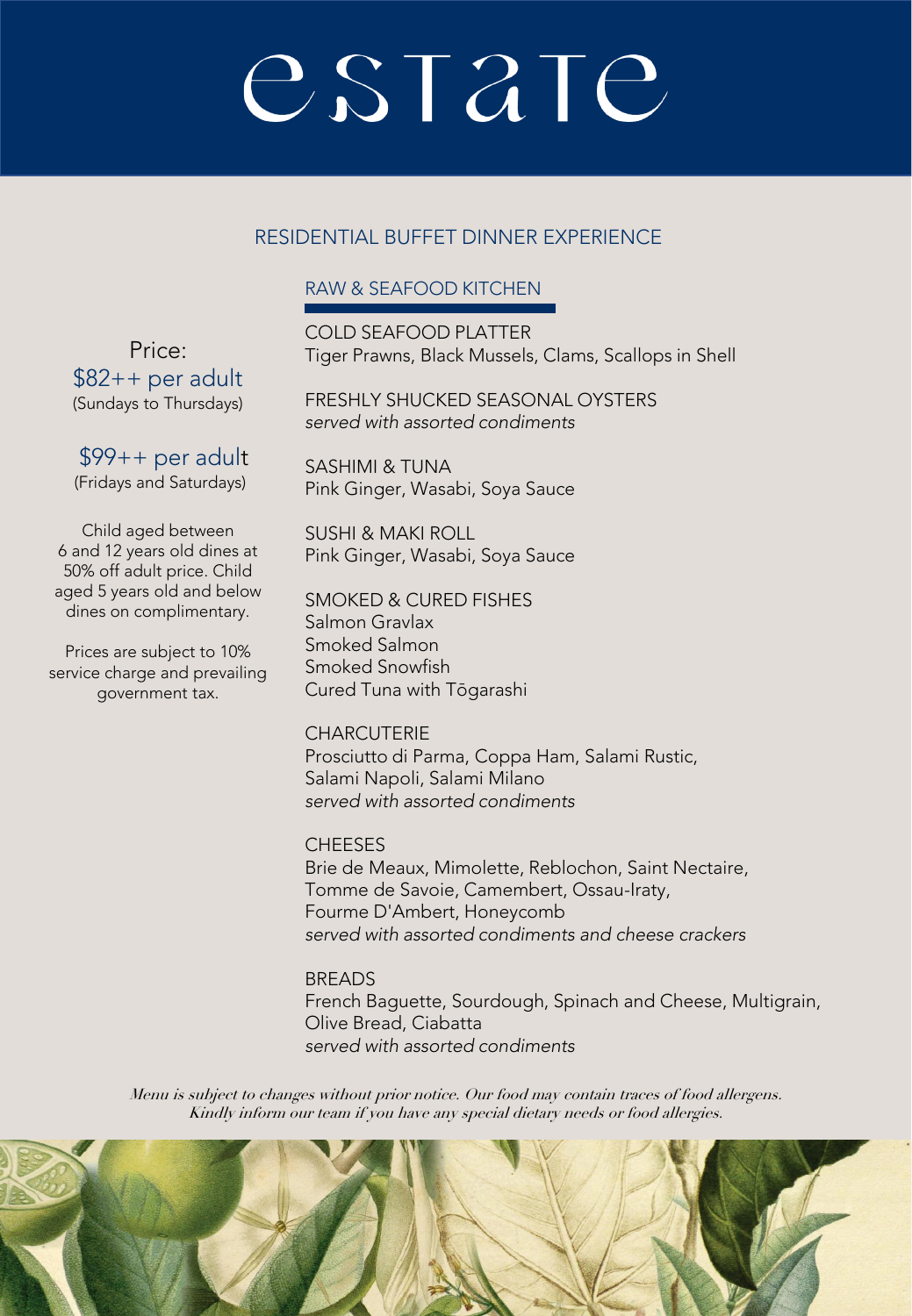#### COLD APPETIZERS

Red Tiger Prawn with Mango and Quinoa Grilled Halloumi with Bulgur Salad and Pomegranate Chilled Gazpacho, Extra Virgin Olive Oil Greek Style Salad with Feta Cheese Soy-glazed Beef, Asian Mushroom Salad, Curry Leaf Unagi with Tossed Soba Noodle, Spring Onion Buffalo Mozzarella with Heirloom Tomatoes, Sweet Basil Baby Romaine, Chicken Breast, Pear, Chives Hazelnut Vinaigrette

### SALAD BAR

SELECTED GREENS OF THE DAY

BEANS & SEEDS Corn, Kidney Beans, Black Beans, White Beans, Chick Peas, Quinoa, Lentils, Mung Bean, Black-Eyed Peas, Bulgur

**PROTEINS** Chicken Breast, Ground Roasted Beef, Roasted Turkey, Baked Fish, Hard Boiled Eggs, Cottage Cheese

**CONDIMENTS** 

Avocado, Cherry Tomatoes, Yellow Tomatoes, Cucumber, Carrot, Red Radish, Asparagus, Snow Peas, Alfalfa Sprout, Snow Sprout, Yellow Tomato, Beetroot, Caper Berry, Capers, Kimchi, Wakame, Crouton, Bacon

**DRESSINGS** Balsamic Dressing,1000 Island Dr, Raspberry Vinaigrette, Three Mustard Dr Baby Romaine, Crouton, Bacon, Parmigiano Reggiano, Caesar Dr.

### **SOUPS**

Signature Peking Duck Consommé Butternut Pumpkin Soup

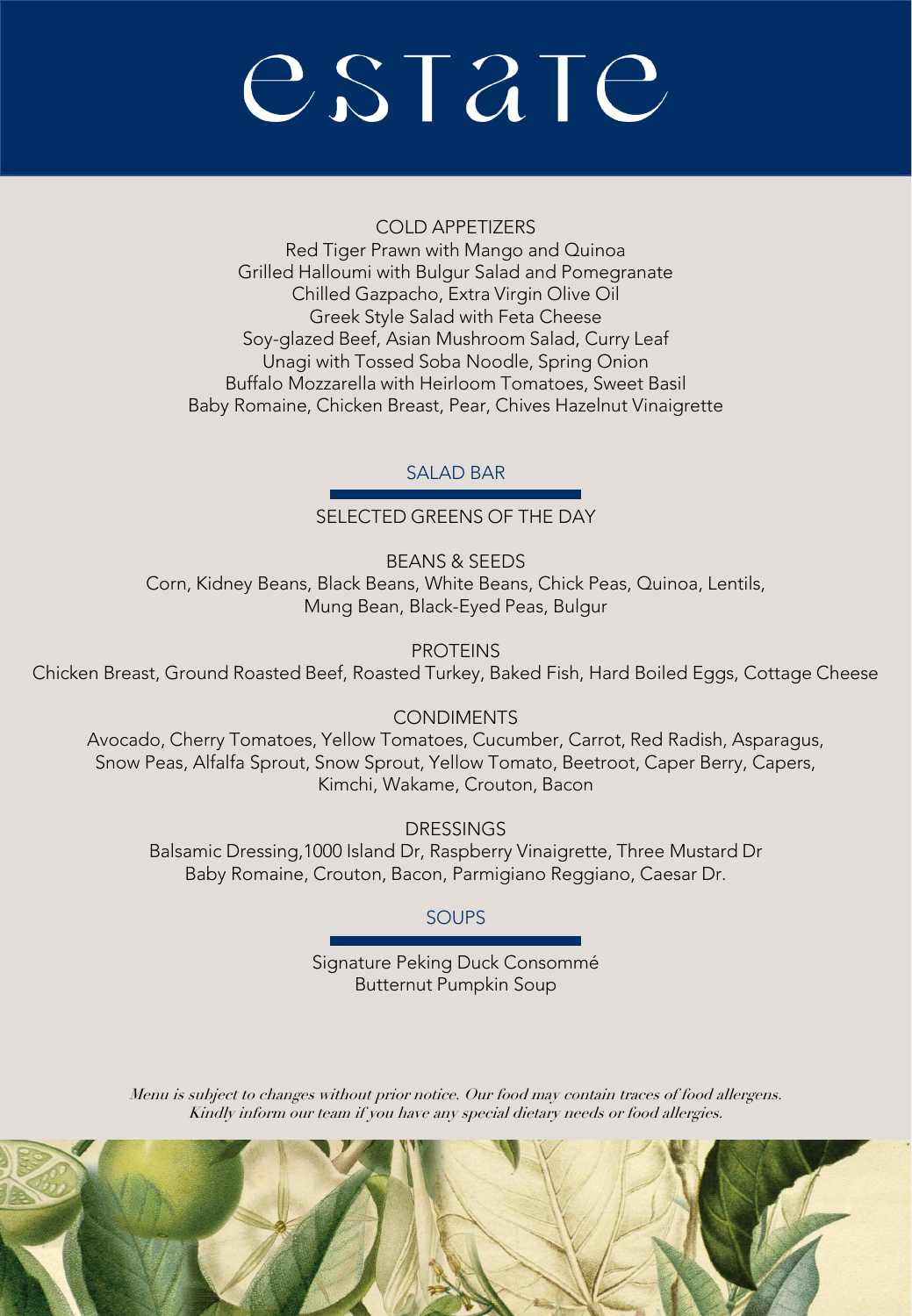#### GRILL KITCHEN - SKEWERS

Chicken Shish Thawood Wagyu Beef Kofta Skewers *served with assorted condiments*

#### MEATS STATION

AUSTRALIAN BEEF Roasted Whole Grass-fed Rib-eye Beef Jus, Roasted Potato, Grill US Green Asparagus

SALMON EN PAPILLOTE Baked Parcel Whole Salmon filled, Italian Fresh Herb Salsa Horseradish, Capers Bearnaise Sauce

#### NOODLE & WRAP KITCHEN

CANTONESE-STYLE WAGYU BEEF NOODLES Beef Offal, White Radish, Coriander, Spring Onion, Golden Garlic, Celery Flower Chilli Garlic Soya, Chilli Paste Oil, Ginger, Vinegar

SIGNATURE SQUID INK TAGLIATELLE WITH OCTOPUS CONFIT Gluten-free Squid Ink Tagliatelle Pasta, Cherry Tomatoes, Chilli, Basil

> GOCHUJANG CHICKEN TACO Lime Crema, Kimchi Slaw, Coriander, Togarashi

SOFT-SHELL CRAB POPIAH Sweet Turnip, Lettuce, Cooked Egg, Garlic Chilli, Sweet Sauce, Peanut Crunch, Chilli Crab sauce

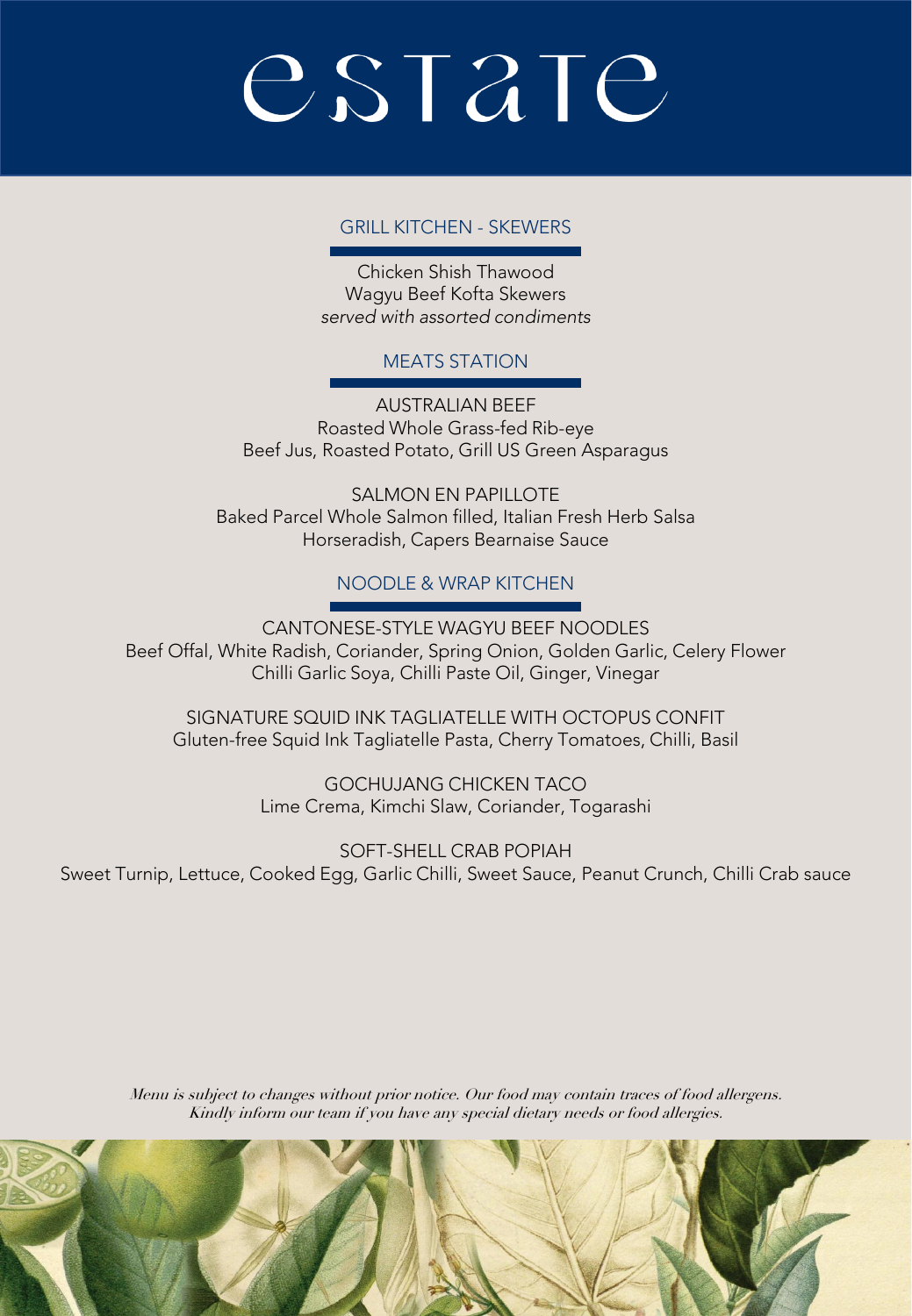#### WOK, FRY & PREMIUM BARBECUE KITCHEN

ESTATE BLACK TRUFFLE ROASTED DUCK Cabbage, Fried Tofu, Homemade Sweet Turnip Pickle, Coriander Cress Truffle Plum Sauce, Ginger Honey Soya

> ASIAN-INSPIRED DISHES Sichuan-Style Spicy Chicken "La Zhi Ji" Braised Pork Trotter with Sea Cucumber Singapore Black Pepper Beef with Capsicum Curry Leaf Salted Egg River Prawn Singapore Chilli Crab with Golden Mantou Kam Xiang Lala with Omelette Wok-fried Hong Long Style Green Vegetable Braised Mix Mushroom with Fish Maw Ghee Rice Tandoori Chicken, Tandoori Prawn Chettinad Chicken, Aloo Bonda, Paneer Tikka Masala Mint Yogurt, Kachumber Salad, Papadam Nasi Goreng Kampung with Silver Fish Singapore XO Hokkien Mee Carrot Cake with Chinese Sausage Steamed Sticky Glutinous Rice with Chinese Sausage

#### DIM SUM

Hong Kong-style Char Siew Pau, Lotus Pau, Har Gau, Siew Mai Spicy Hot Bean Sauce, Chilli Sauce, Black Vinegar